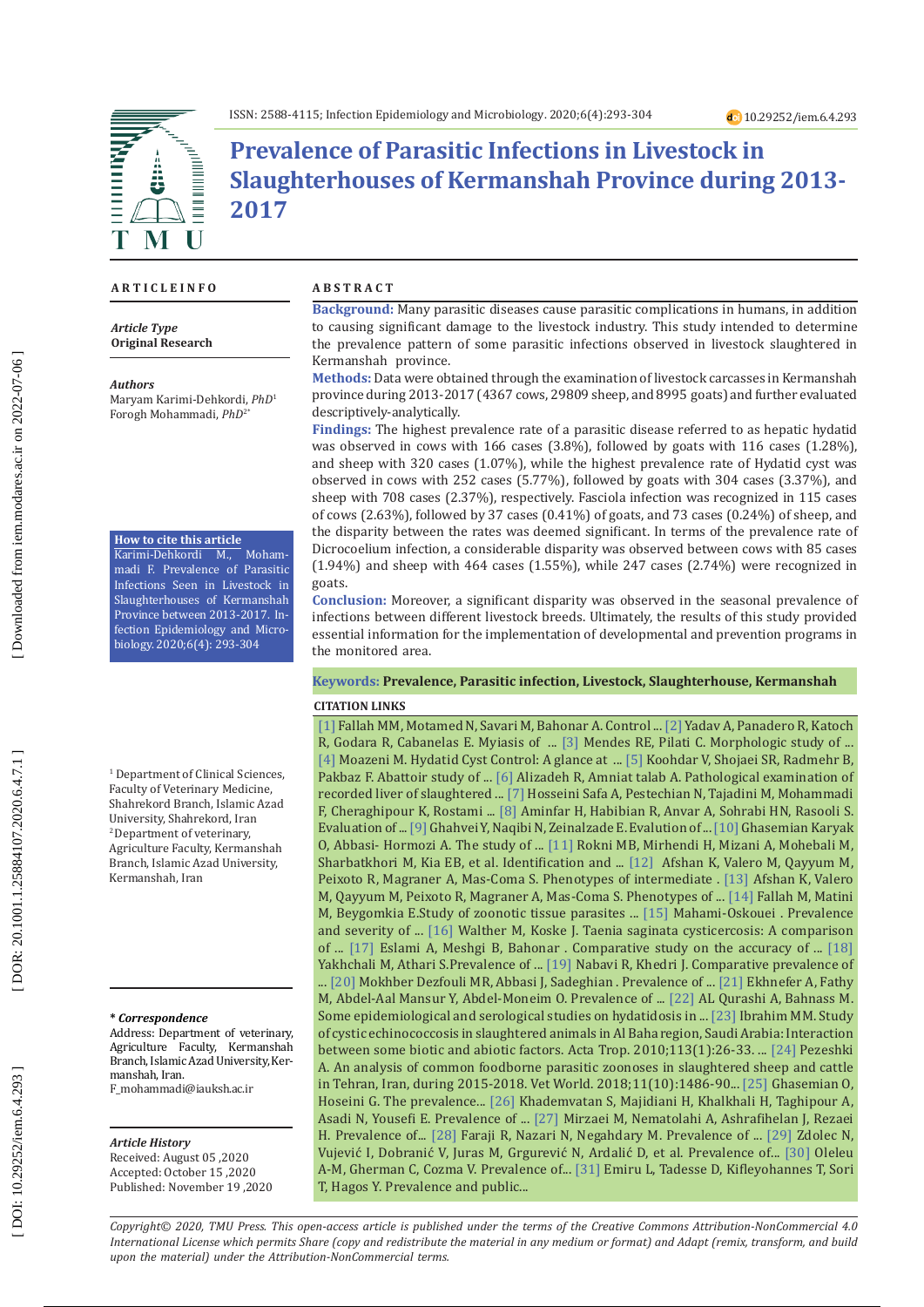Population growth and the ever-increasing human need for protein sources are deemed crucial issues in densely populated developing countries. Animal proteins render a higher nutritional quality in comparison to plant proteins largely due to their remarkable balance of amino acids. Red meat (beef, mutton, and goat meat, also referred to as chevon) is one of the primary sources of animal protein. Statistics indicate that the total weight of carcasses pertaining to light and heavyweight livestock slaughtered nationwide in the course of 2016 amounted to 361 thousand tons. This quantity of production, if contaminated with various diseases, will have a disastrous impact on public health [1]. Slaughterhouses serve as one of the most relevant places to monitor and inspect livestock and meat health prior to presenting the product to the consumer. Therefore, valuable information concerning the product health status could be obtained by examining livestock products while still in slaughterhouses. The parasitic infections diagnosis has a particular place among the health quality assessments of livestock to the extent that, according to some reports, a considerable part of livestock contaminations due to parasitic diseases are either altered or eliminated annually [2]. Liver and heart are regarded among the livestock contaminations that are parasitically assessed in slaughterhouses due to their high nutritional value. In parallel, *Hydatid* cyst, *Fasciola*, *Dicrocoelium,*  and *Cysticercus* are regarded as the major parasitic diseases of the liver-biliary system in cows, sheep, and goats, which eventually provoke total or localized seizure of the liver in slaughterhouses [3]. Hydatidosis is a severe disease targeting humans and causing irreparable damage, its diagnosis and treatment in humans is challenging given the nature of the disease. Thus, the prevention is the most convenient approach to control the disease worldwide [4]. In terms of commercial ends generated by the parasitic infections in the livestock industry, financial damage involves reduced production and reproductive performance of livestock, as well as the extermination of infected products (organs) in the course of post-mortem inspection. In sheep, approximately 70% of cysts are observed in the lung, 25% in the liver, and the rest in other organs. Conversly, in cows, over 90% of cysts are observed particularly in the liver [5]. Various studies have detailed the prevalence of *Hydatid* cysts in different regions, to the extent that liver assessments in slaughterhouses indicated the prevalence of this infection as  $11\%$  in Urmia cows  $^{[6]}$ , 6.2% in Gachsaran sheep and goats, as well as 16.38 and 3.4% in Isfahan sheep and cows, respectively [7], and finally, 7.26% in Urmia sheep [8]. Additionally, lung assessments in slaughterhouses registered *Hydatid* cyst infection rate as 2.17% in Kermanshah cows  $^{[9]}$ , 3.7% in Kashan cows, and 4.96% in Gachsaran sheep and goats  $[10]$ .

*Dicrocoelium* and *Fasciola* are the other liver parasites that dwell in the bile ducts and gallbladder. The World Health Organization statistics in 2014 designated that approximately 2.4-17 million individuals worldwide were contaminated by fasciolosis [11]. Humans could often acquire fasciolosis through the use of metacercariae contaminated water and plant. Also, domestic animals increase the incidence of *Fasciola* infection in humans through the spread of metacercariae in the enviroment [12]. Furthermore, in terms of livestock husbandry, the damage caused by livestock infection with *Fasciola* is estimated to be equal to 2 billion dollars annually, which is due to the extermination of infected livers as well as further *financial* losses due to reduced production and treatment costs

Downloaded from iem.modares.ac.ir on 2022-07-06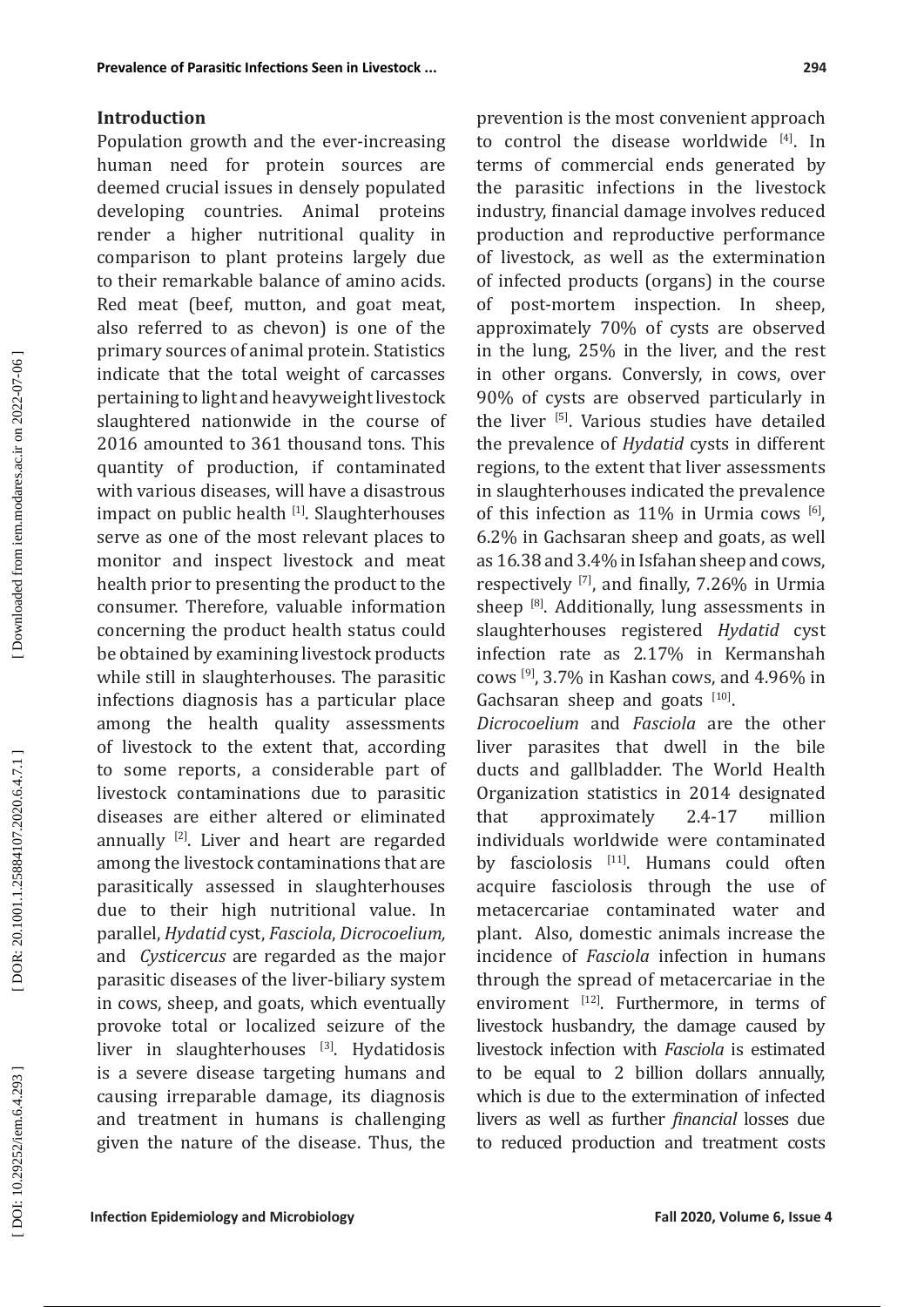[13]. Fasciolosis may appear chronic in cows as well as acute and fatal in sheep. *Fasciola*  and *Dicrocoelium*-infected animals are often asymptomatic and could be conclusively diagnosed only at post-mortem inspection. The prevalence of fasciolosis in ruminants in the southern regions of Iran is higher than in the northern regions  $[11]$ . Several reports have discussed details of parasite infections in slaughtered livestock in the country; accordingly, the prevalence of parasitic diseases varies depending on the study area, season, and year [14]. Oskooi et al. (2009-2010) surveyed the prevalence of fasciolosis in slaughtered cows in six Iranian provinces, namely Markazi, Mazandaran, Khorasan Razavi, East Azerbaijan, Khuzestan, and Fars. The results revealed that the highest and lowest prevalence rates of infection were related to Khuzestan (4.5%) and Fars  $(0.4\%)$ , respectively  $[15]$ .

Cysticercosis is another prevalent parasitic disease common between humans and livestock. *Cysticercus* is generally observed in muscles that sustain high blood flow, such as the heart and triceps, as well as the liver. The most practical diagnostic method for identifying this parasite is an observe-touchcut method. However, this method merely serves to place a maximum of 38.3% of the contamination [16]. Numerous studies have investigated the prevalence of this particular parasitic disease in slaughterhouses, the results of which were similar to other parasitic diseases, depending on the region, season, and year of sampling  $[17]$ .

Obtaining basic information on the prevalence of parasitic diseases in livestock populations is deemed necessary given the health and economic consequences of parasitic diseases common between humans and animals. Slaughterhouses inspection is the most reliable means to obtain fundamental information about the prevalence of parasitic infections and to

decipher their contagion pattern, given that the diagnosis of these diseases is feasible only with post-mortem health inspections in slaughterhouses.

The obtained information could be employed to raise awareness regarding human health and veterinary activism to improve health policies and ultimately adopt the best treatment option for combatting parasitic diseases. Furthermore, it appears necessary to exclusively survey the prevalence of each parasite in each region since the prevalence of these diseases differs depending on the geographical circumstances as well as upbringing and health principles of each area.

**Objectives:** The present study was conducted in accordance with these concerns and with the aim of surveying the number of parasitic infections, namely *F. hepatica, Dicrocoelium, Hydatid cyst*, and *Cysticercus*, in livestock (cows, sheep, and goats) slaughtered in slaughterhouses of Kermanshah

## **Materials and methods**

**Data collection:** The present study was conducted based on a descriptive-analytical research method. Data on the number of slaughtered livestock (4367 cows, 29809 sheep, and 8995 goats) and their infected organs (liver, heart, and lungs) by *F. hepatica, Dicrocoelium, Hydatid cyst,* and *Cysticercus*  per month during 2013-2017 were obtained from the slaughterhouses of Kermanshah province, Iran. Veterinary health inspectors in charge of the slaughterhouses conducted the parasite diagnosis based on the observetouch-cut method.

**Statistical analysis:** SAS.9.1 software was employed for descriptive and statistical analysis of the collected data. Chi-square test with a significance level of 5% was used to examine the interrelation between the prevalence of infections and years,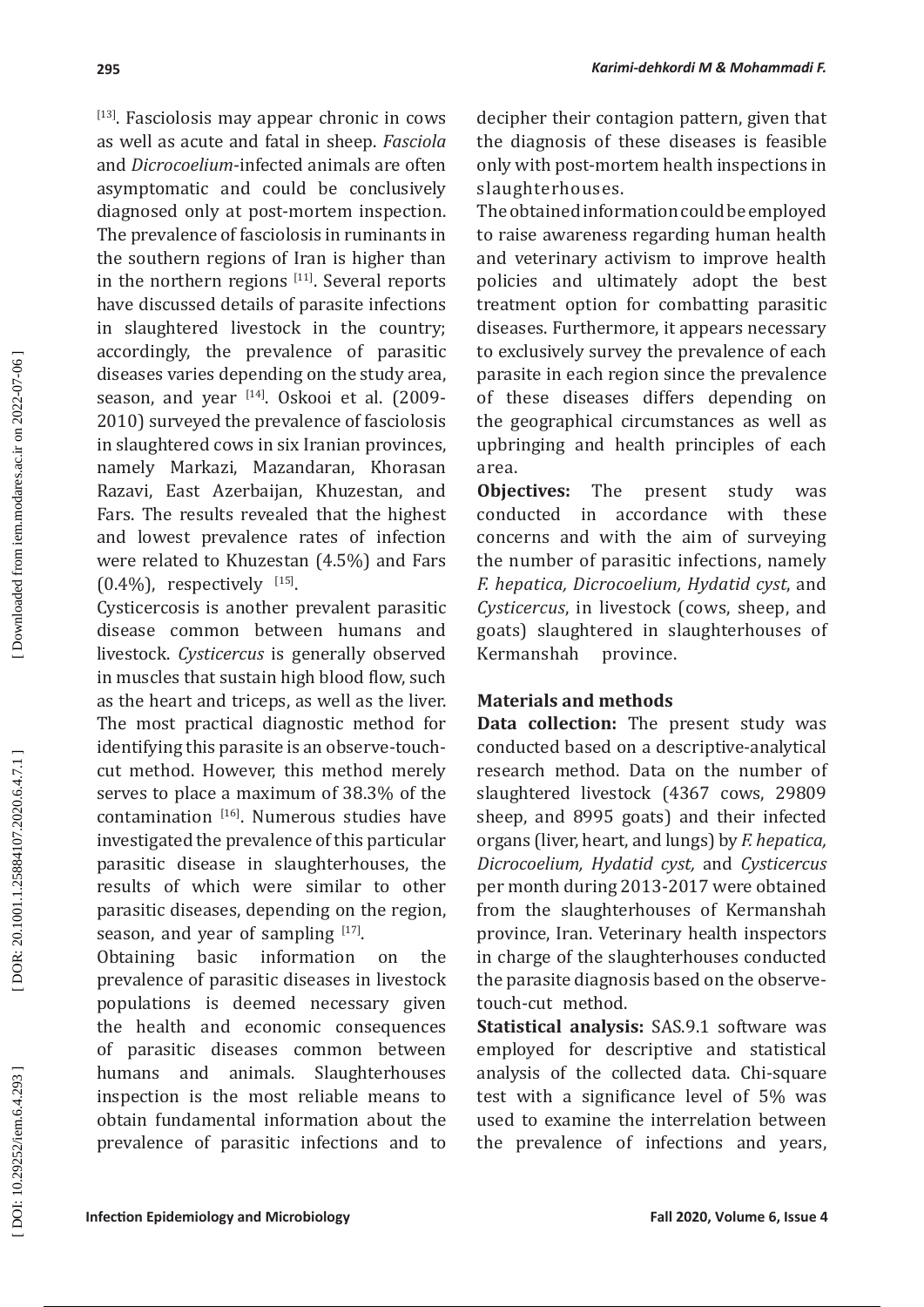| Parasite / Involved<br><b>Organ</b> | <b>Livestock</b> | 2013                 | 2014                    | 2015                | 2016                 | 2017                 |
|-------------------------------------|------------------|----------------------|-------------------------|---------------------|----------------------|----------------------|
| Fasciola / liver                    | Cows             | 1.51 <sup>a</sup>    | 1.3 <sup>a</sup>        | 3.4 <sup>b</sup>    | 3.12 <sup>b</sup>    | 4.4 <sup>d</sup>     |
|                                     | Sheep            | 0.08 <sup>a</sup>    | 0.11 <sup>ab</sup>      | 0.34 <sup>cd</sup>  | $0.24^{bc}$          | $0.55^{d}$           |
|                                     | Goats            | 0.09 <sup>ad</sup>   | 0.57 <sup>bad</sup>     | 1.3 <sup>cb</sup>   | $0.28$ <sub>de</sub> | 0.5 <sup>eb</sup>    |
| Hydatid cyst / liver                | Cows             | $3.67$ abc           | $2.38$ <sub>ac</sub>    | $4.15^{b}$          | 2.79 <sup>bc</sup>   | 7.28 <sup>d</sup>    |
|                                     | Sheep            | $0.54$ <sup>a</sup>  | 0.6 <sup>a</sup>        | $1.32^{b}$          | 1.11 <sup>b</sup>    | 2.02 <sup>b</sup>    |
|                                     | Goats            | 0.55a                | $\mathbf{1}^{\text{a}}$ | 3.1 <sup>c</sup>    | 1.79c                | 2.1 <sup>c</sup>     |
| Hydatid cyst / lung                 | Cows             | $3.88$ <sup>ab</sup> | $3.5^{ab}$              | 6.6 <sup>c</sup>    | 4.01 <sup>b</sup>    | $13.65$ <sup>d</sup> |
|                                     | Sheep            | $0.8^{\rm a}$        | 1.23 <sup>b</sup>       | $2.2^c$             | 2.92 <sup>d</sup>    | 6.53 <sup>e</sup>    |
|                                     | Goats            | $1.58$ ${\rm a}$     | 3.15 <sup>a</sup>       | 6.16 <sup>b</sup>   | 6.37a                | 5.11 <sup>b</sup>    |
| Hydatid cyst / other<br>organs      | Cows             | 0 <sup>ab</sup>      | 0 <sup>ab</sup>         | $4.71^{ab}$         | 1.78 <sup>a</sup>    | 3.72 <sup>b</sup>    |
|                                     | Sheep            | 0 <sup>ab</sup>      | 0 <sup>ab</sup>         | 1.44a               | $1.85$ <sup>ab</sup> | 2.21 <sup>b</sup>    |
|                                     | Goats            | $0^a$                | $0^a$                   | 5.23a               | 3.65a                | 2.4 <sup>a</sup>     |
| Dicrocoelium / liver                | Cows             | 2.15 <sup>a</sup>    | 1.51 <sup>a</sup>       | 2.07a               | 1.45 <sup>a</sup>    | 2.84 <sup>a</sup>    |
|                                     | Sheep            | $1.51^{ab}$          | $1.06$ <sub>ac</sub>    | 2.03 <sup>d</sup>   | $1.14$ bc            | 2.78 <sup>e</sup>    |
|                                     | Goats            | 2.7 <sup>ab</sup>    | 3.3a                    | 5.02 <sup>b</sup>   | 3.22ab               | 2.8 <sup>ab</sup>    |
| Cysticercus / liver                 | Cows             | $0^a$                | $0^a$                   | $0.28$ <sup>a</sup> | $0^a$                | $0^a$                |
|                                     | Sheep            | 0.05a                | 0.16a                   | 0.6 <sup>b</sup>    | 0.9 <sup>c</sup>     | 1.4 <sup>d</sup>     |
|                                     | Goats            | 0 <sub>abcd</sub>    | $0.21$ <sup>a</sup>     | 1 <sup>bc</sup>     | 1.14 <sup>c</sup>    | 0.8 <sup>dc</sup>    |
| Cysticercus / heart                 | Cows             | $0^a$                | $0^a$                   | $0^a$               | 0.44a                | $0^{\mathrm{a}}$     |
|                                     | Sheep            | $0^a$                | $0^a$                   | 0.56 <sup>a</sup>   | 0.6 <sup>a</sup>     | 0.79a                |
|                                     | Goats            | $0^{\rm a}$          | $0^a$                   | 0.93a               | 0.71a                | 1.1 <sup>a</sup>     |

| Table 1) Prevalence of parasitic infections in cows, sheep, and goats in different years (%) |  |  |
|----------------------------------------------------------------------------------------------|--|--|
|----------------------------------------------------------------------------------------------|--|--|

Please note that the common letters in each row imply no significant difference between the prevalence rates (significance level 0.05).

seasons, and infected organs, and the results were displayed in the form of appropriate statistical tables.

- Y<sub>ij</sub>: Characteristic Mean μ: Population Mean
- T<sub>i</sub>: Treatment Impact
- e<sub>ij</sub>: Experimental Error Impact

 $Y_{ij} = \mu + T_i + e_{ij}$ 

[DOR: 20.1001.1.25884107.2020.6.4.7.1]

DOI: 10.29252/iem.6.4.293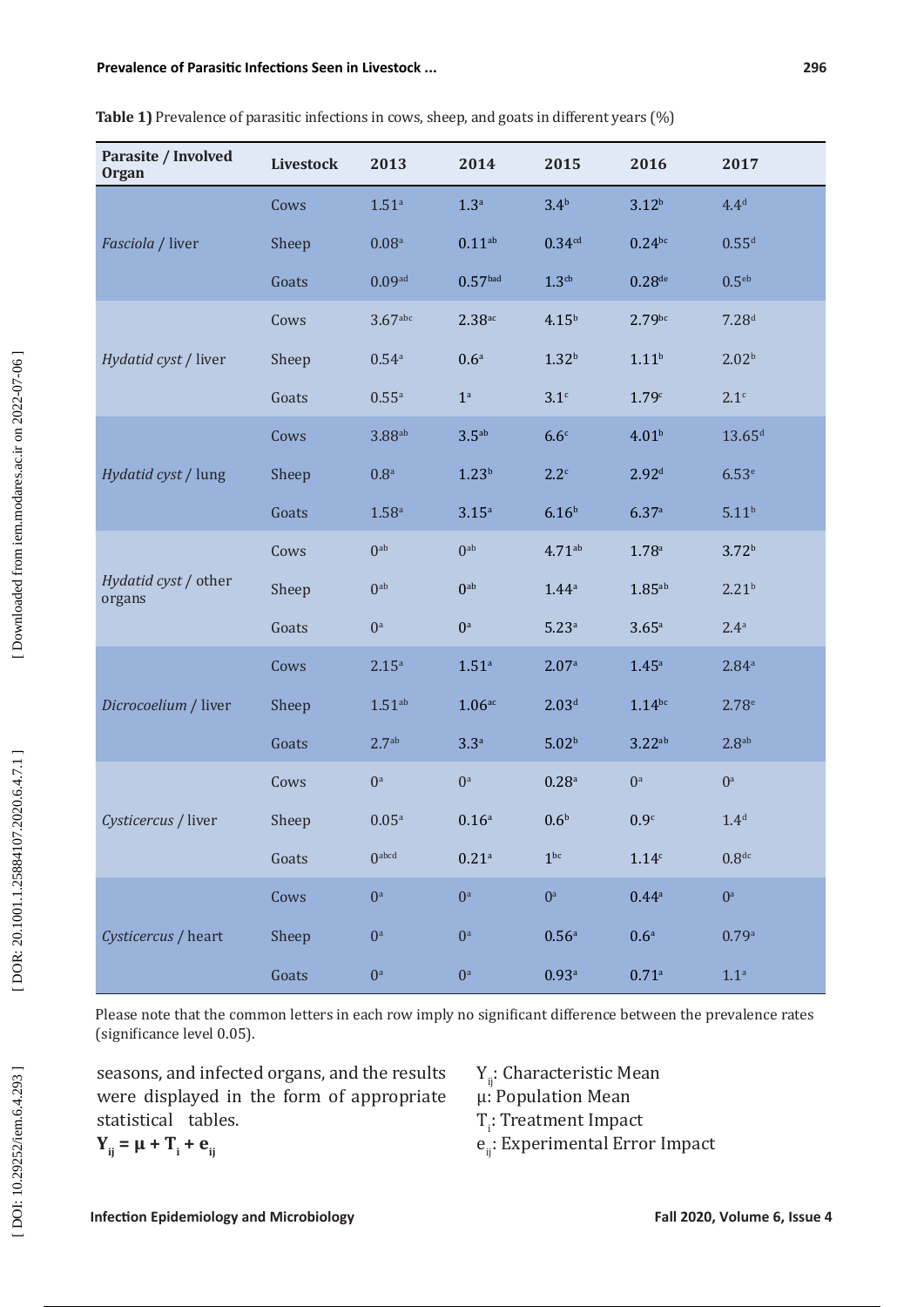| Parasite / Involved organ          | <b>Sheep</b>      | Goats             | Cows              |
|------------------------------------|-------------------|-------------------|-------------------|
| <i>Fasciola</i> / liver            | 0.24a             | 0.41 <sup>b</sup> | 2.63c             |
| <i>Hydatid cyst / liver</i>        | 1.07 <sup>a</sup> | 1.28 <sup>b</sup> | 3.8 <sup>c</sup>  |
| <i>Hydatid cyst / lung</i>         | 2.37 <sup>a</sup> | 3.37 <sup>b</sup> | 5.77c             |
| <i>Hydatid cyst / other organs</i> | 0.98 <sup>a</sup> | 1.64 <sup>b</sup> | 1.49 <sup>b</sup> |
| Dicrocoelium / liver               | $1.55^{\circ}$    | 2.74 <sup>b</sup> | 1.94c             |
| Cysticercus / liver                | $0.55^{\rm a}$    | $0.45^{\rm a}$    | 0.06 <sup>b</sup> |
| <i>Cysticercus / heart</i>         | $0.35^{\circ}$    | 0.37a             | 0.09 <sup>b</sup> |

**Table 2)** Comparison of the infection prevalence rates in different livestock breeds from 2013 to 2017 (%)

Please note that the common letters in each row imply no significant difference between the prevalence rates (significance level 0.05).

# **Findings**

A total of 4367 cows, 29809 sheep, and 8995 goats were subjected to post-mortem inspection to diagnose parasitic diseases by veterinary health inspectors of the slaughterhouses from 2013 to 2017. The epidemiological results of the studied infections in each livestock breed by year are shown in Table 1. The results gathered for this component designated that the prevalence of infections in sheep during 2016-2017 was higher compared to the other years, and in general, a significant disparity exists between the data. Due to the insignificance of the infections prevalence between 2013 and 2014 (except for pulmonary hydatid), the lowest prevalence rare of infections was related to these years. Moreover, the infections prevalence from 2013 to 2015 varied depending on the infection type and the year, and a significant disparity was seldom remarked between the data. The obtained results on the prevalence of infections in goats determined that the highest prevalence was related to 2013 and 2014, which rendered significant disparities compared to the other years. Nevertheless, except for *Fasciola*, no significant disparities were observed amongst data. Although some infections prevalence denoted no significant difference between 2013 statistics and other years, the lowest prevalence was observed in this year. The prevalence of *Cysticercus*  was observed to be zero from 2013 to 2017 while surveying the prevalence statistics of infections in cows. The highest prevalence of infections was observed in 2015, to the extent that the infections prevalence in this year was significantly divergent from the prevalence recorded in other years. Furthermore, a significant disparity was seldom observed in the prevalence rates from 2013 to 2017 depending on the type of infection, but in general, no particular trend was observed, and it was determined that the infection type and the year shaped the prevalence rates.

The comparison of the prevalence rates of different infections among livestock from 2013 to 2017 is displayed in Table 2. Significant differences were observed between livestock in terms of *Fasciola*, hepatitis, and pulmonary infections, among which the highest and lowest prevalence rates belonged to cows and sheep, respectively. In terms of hepatic and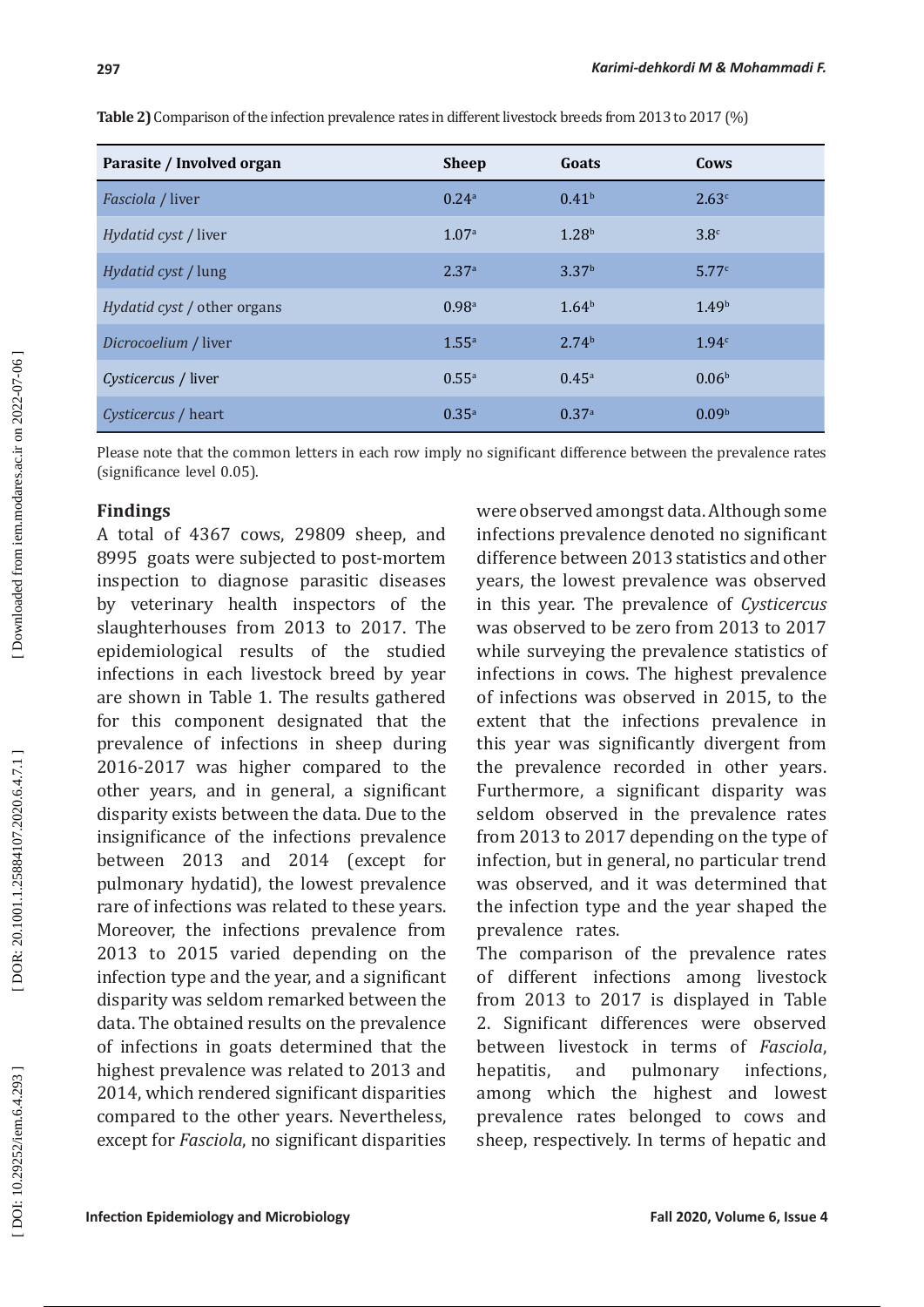cardiac cysticercosis, the lowest prevalence was observed in cows, which rendered a considerable disparity with infection rates in sheep and goat, while no significant difference was observed between sheep and goat regarding the infection rates. The results of surveying hepatic *Dicrocoelium*  prevalence designated that there was a substantial difference between the livestock breeds, while the lowest prevalence rate was related to sheep, the highest rate belonged to goats.<br>The results

concerning the seasonal prevalence pattern of infections in each livestock breed from 2013 to 2017 are displayed in Figure 1. The highest prevalence of *Fasciola* in sheep was observed in winter, and no significant difference was observed amongst other seasons. No significant difference was observed between goats and cows despite statistical differences between the infection prevalence rates in different seasons. The highest prevalence of hepatic hydatid in sheep was observed in winter, and no further disparity was found in terms of seasonal prevalence rates of infection in goats and cows. The prevalence of hepatic liver Dicrocoelium in the second six months of the year was significantly higher compared to the first six months of the year. In goats, the infection prevalence was higher in autumn and considerably different from other seasons. In cows, the highest prevalence was observed in autumn and summer, and the lowest prevalence was observed in spring and winter. In sheep and goats, the highest prevalence of hepatic cysticercosis was observed in spring, whereas no significant difference was observed between seasons in case of cows. The results of pulmonary hydatid showed that there was no significant difference between the infection rates in cows through different seasons. Goats had the minimum prevalence rates in summer, and no significant difference was observed

between the prevalence rates in other seasons. Additionally, the lowest and highest prevalence rates of infection in sheep were observed in summer and winter, respectively. Regarding the infection rate of cardiac cysticercosis in sheep and goats, the results showed that the prevalence in the first six months of the year was significantly higher than in the second six months of the year. There was no significant difference between the seasonal prevalence of infection rates in cows.

The comparison between different organs in terms of infections prevalence could be viewed in Table 2. In all the three livestock breeds, the prevalence rate of hepatic hydatid infection was significantly higher than that of pulmonary hydatid. In sheep, the prevalence of hepatic cysticercosis was considerably higher than that of cardiac cysticercosis, whereas, in cows, the prevalence of cardiac cysticercosis was substantially higher than that of hepatic type. No significant difference was observed between the hepatic and cardiac cysticercosis prevalence rates in goats.

## **Discussion**

Parasitic diseases are regarded as chronic diseases in the livestock industry, and resulting health and economic issues exist in most countries worldwide (12). Adequate control, prevention, and treatment of these diseases require valid fundamental information on the infection development timing and prevalence. Surveying slaughterhouses is the best way to accurately estimate the time and extent of infections prevalences since the definitive diagnosis of these diseases is primarily conducted through post-mortem veterinary health inspections (9). Numerous studies have been administered in Iran and other countries on the spatial and temporal prevalence of infections. Nevertheless, a spatial and temporal case study of infections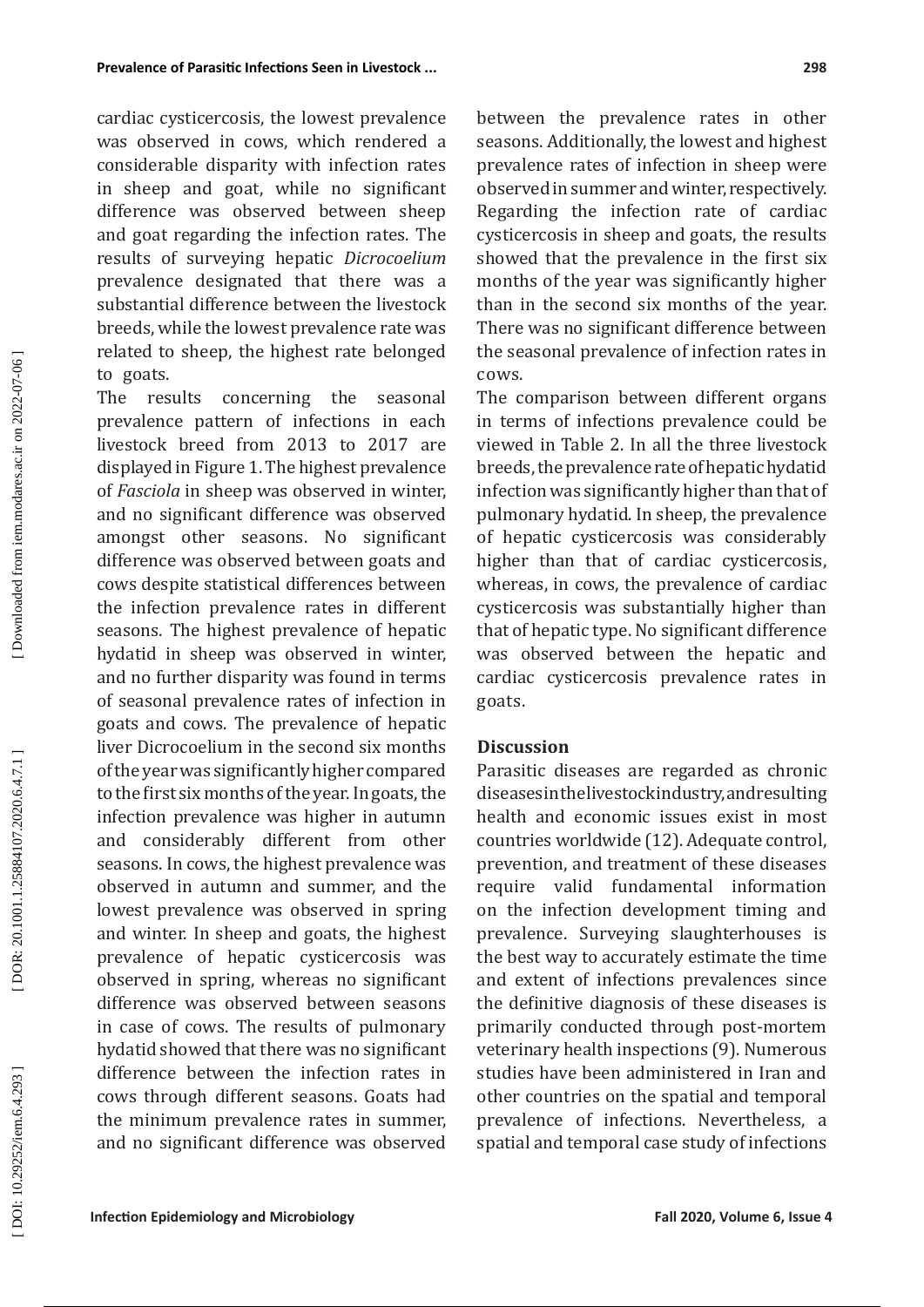80 70 60 50  $\approx 40$ 30 20 10  $\bf{0}$ Goat X Cow Goat**X** Cow Cow Cow Cow Cow Cow sheep Sheep Goat Sheep Sheep Cow Sheep Sheep Sheep Sheep Goat Goat Goat Goat Goat Fasciola/ Liver Hydatid/ Liver Dicrocoelium/ Liver Cysticercus / Liver Strongyloides/ Lung Hydatid/ Lung Cysticercus/ Heart Hydatid/ other organs Spring.  $\blacksquare$  Summer  $\rightarrow$  Fall  $\rightarrow$  Winter

**Figure 1)** Comparison of infection prevalence rates in cattle, sheep, and goats in different seasons (2013 – 2017).

prevalences in each area is essential, given the local status of prevalence in each region. This study determined the prevalence pattern of some parasitic infections observed in the livestock (cows, sheep, and goats) slaughtered in slaughterhouses of Kermanshah province, namely *F. hepatica, Dicrocoelium*, *Hydatid cyst,* and *Cysticercus*  from 2013 to 2017.

*Hydatid cyst*: In this study conducted from 2013 to 2017, the highest hepatic hydatid infection prevalence rate was reported in cows  $(3.8\%)$ , followed by goats  $(1.28\%)$ , and sheep (1.07%), respectively. In parallel, the highest pulmonary hydatid infection prevalence rate was observed in cows (5.77%), followed by goats (3.37%), and sheep (2.37%), and the difference between the prevalence rates was significant. Climatic diversity and dispersion of parasite hosts have been suggested as the leading causes for this relatively high range [14]. For example, we can further elaborate on some reports in this regard. Yakhchali et al. (2009) reported the prevalence rate of *Hydatid cyst* in Sanandaj to be 6.1% in sheep, 9.7% in cows, and 20.6% in goats (18). The prevalence of hepatic hydatidosis in Sistan and Baluchestan was estimated to be 5.3% in domestic cows and 15.1% in foreign cows breeds, respectively [19]. Ghahvei et al. (2019) in Kermanshah reported the rate of bovine infection with hepatic and pulmonary hydatids as 8.8 and 20.17%, respectively [9]. In Gachsaran, hepatic hydatid infection in sheep and goats was listed to be 6.2 and 9.6%, respectively, and pulmonary hydatid infection was similarly pronounced to be 4.96 and 4.76%, respectively  $[10]$ . In a study by Alizadeh et al. (2018) in Urmia, the prevalence rate of hepatic hydatid infection in cows was estimated to be  $10.9\%$  [6]. In Torbat-e-Heydarieh, Mokhber-Dezfouli et al. (2016) reported a hepatic hydatid prevalence of 7.95% in sheep and 8.05% in cows between 2009 to 2015 [20].

Fallah et al. (2010) reported the highest prevalence rate of hepatic *Hydatid cyst* in cows, sheep, and goats in a study concerning the prevalence of parasitic

**299**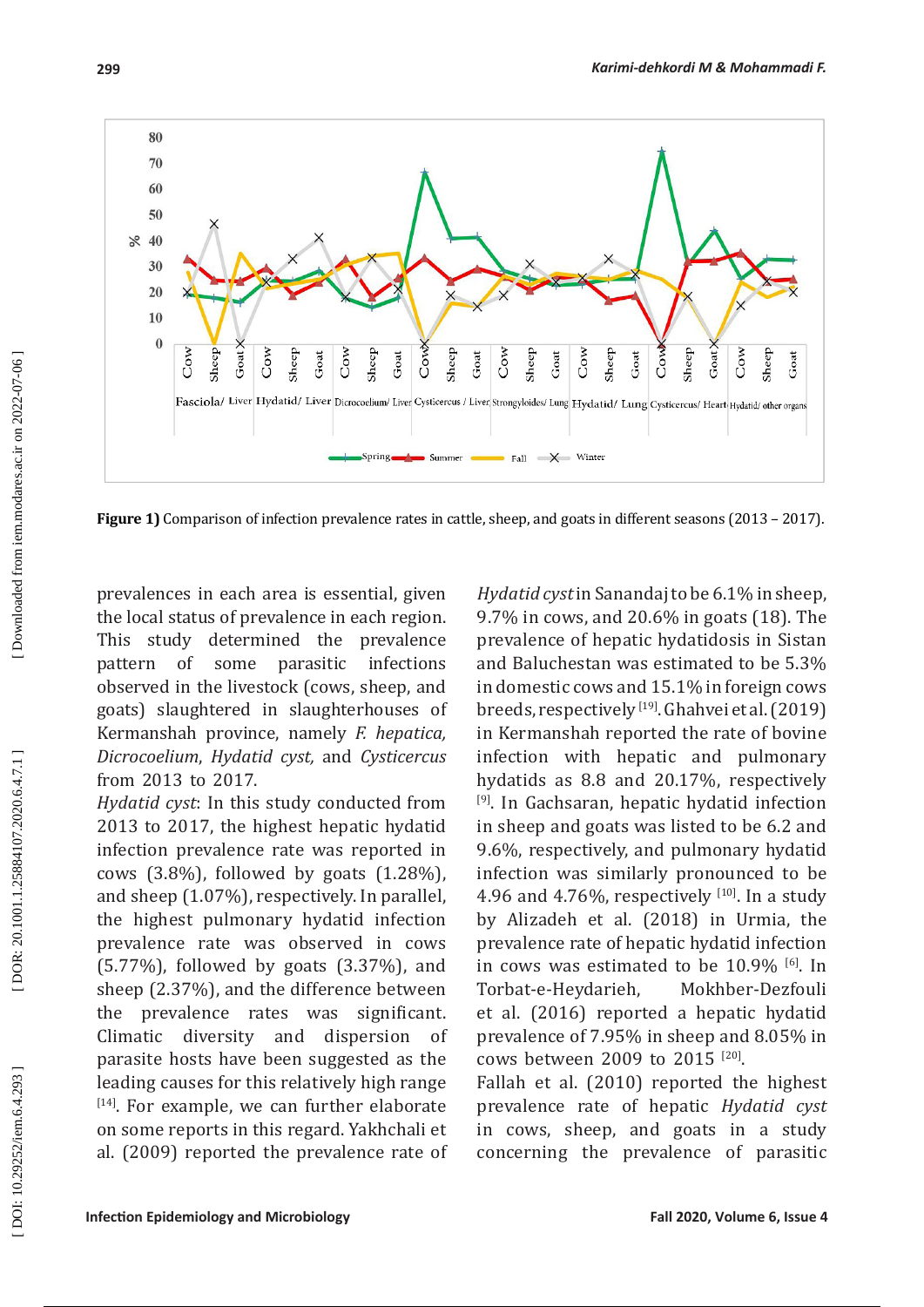**300**

infections observed in slaughterhouses of Hamadan province in 2010 [14]. There are various reports on the hydatidosis prevalence in other countries. In Libya, Ekhnefer et al. (2012) reported 20.38% hepatic and pulmonary hydatid infection in sheep [21]. Al-Qureshi et al. (2012) estimated the prevalence of hydatidosis in Saudi sheep and goats as 6 and 2.5%, respectively [22]. Comparing the results of the present study with previous studies conducted in other regions signify that *Hydatid cyst*  prevalence in Kermanshah province is low despite the active parasite cycle. In line with the preceding analysis, the hydatic cyst prevalence in cows was observed to be significantly higher than in sheep and goats, which is consistent with the results of a study by Yakhchali et al. (2009). Similarly, the prevalence of hydatic cysts in sheep was more moderate than in goats in the previous review, which is further consistent with the results of Yakhchali et al. (2009) (18). Dependence of the infection prevalence on the region, year, and season is suggested as the potential reason for this discrepancy [14].

Furthermore, by assessing the infection prevalence in different seasons, it was determined that the highest prevalence of hepatic hydatid in sheep occurred in winter, while no significant difference was observed concerning the seasonal infection prevalence rates in goats and cows. In sheep, the lowest and highest prevalence rates were observed in summer and winter, respectively. In the study of Ghahvei et al. (2019) in Kermanshah, the highest prevalence rate of hepatic and pulmonary hydatid was observed in cows during summer, while the lowest prevalence occurred in autumn, and the disparity between the seasonal prevalence rates was significant, which appeares to be inconsistent with the results of the

preceding study by Gahvei et al., 2019<sup>[9]</sup>. In a study by Ibrahim et al. (2010), the highest infection prevalence was remarked in cows and sheep during spring  $[23]$ , which is not consistent with the results of the present study. In their six-year-long study administered in Ilam province, Mokhber-Dezfouli reported the highest prevalence rate of hepatic hydatid in sheep in winter. While in cows, there was no significant difference between the seasonal prevalence rates [20]. These results are consistent with the results of the present paper. In another study conducted by Pezeshki et al. (2018) in Tehran province from 2015 to 2016, the highest prevalence rate of hepatic hydatid infection in cows and sheep occurred during winter and summer, respectively, while the highest rates pertaining to pulmonary hydatid was observed in summer [24]. It seems that the sample size method is one of the influential determinants in rendering consistency between the results of different studies, to the extent that the highest degree of consistency was observed in the results of studies in which the prevalence rates have been surveyed over an extended period of several years. Additionally, the geographical conditions and location of the region are deemed as the potential causes of inconsistency between the results of different studies [9] .

Evidently, the infection prevalence rates through these years lacked a particular pattern. Accordingly, increase, decrease, and sometimes stability were marked in prevalence rates in the course of the study period. The results of this section are consistent with the results obtained by Mokhber-Dezfoli et al. (2016) as well as Pezeshki et al. (2018) [20, 24]).

In all the studied livestock breeds, the prevalence of pulmonary hydatid was significantly higher than the hepatic type. In the study of Fallah et al. (2010) in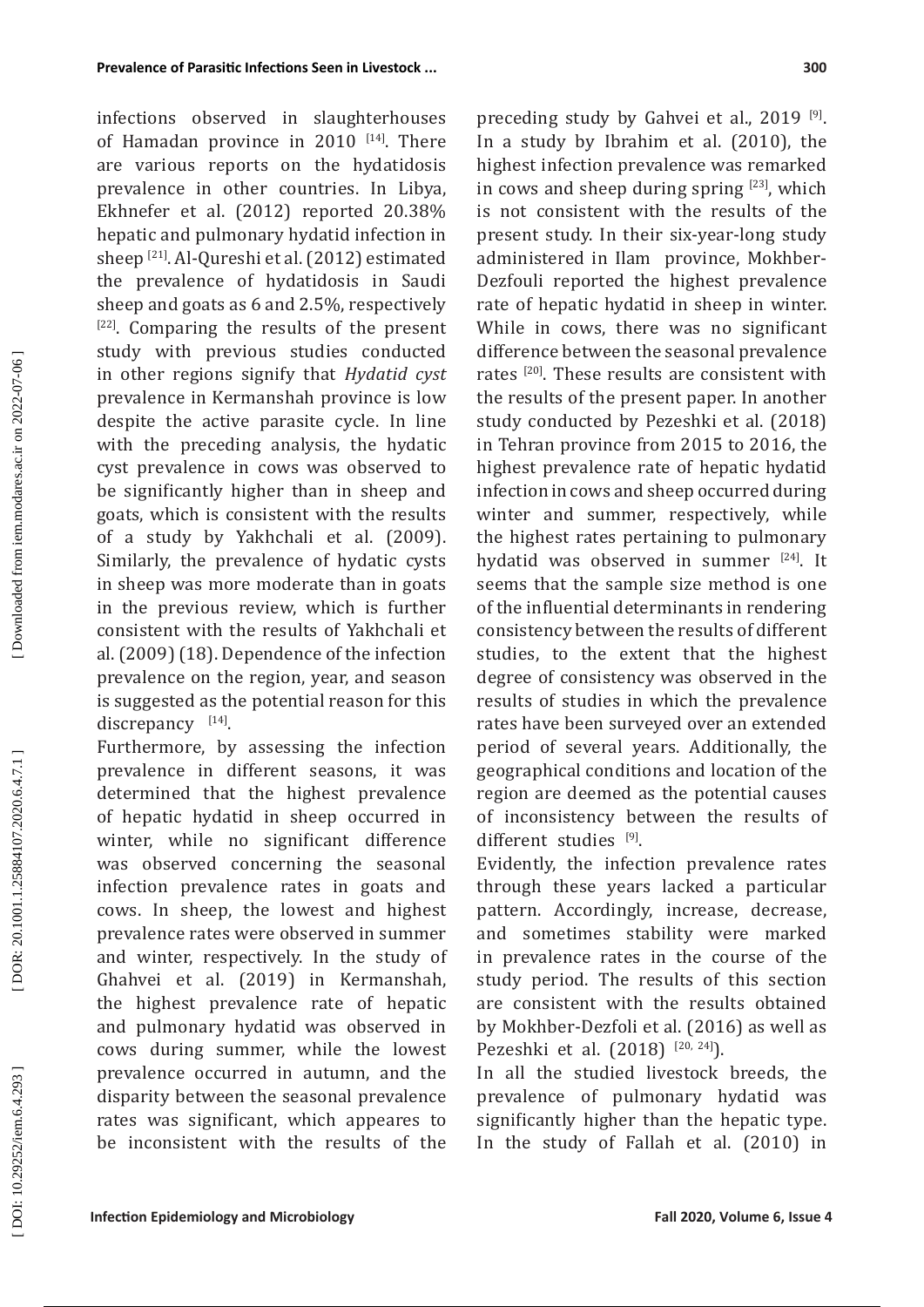Hamedan, the prevalence of pulmonary hydatid in cows, sheep, and goats was considerably higher than that of haptic hydatid <sup>[14]</sup>. The findings of their study are consistent with the results of another study by Ghasemian et al. (2018) [25]. The higher prevalence rate of the hydatid infection in the lung compared to the liver could be justified by considering that the lung has a soft and flexible tissue; therefore, it is more practical to catch smaller cysts in the depth of the tissue than the liver  $[14]$ .

*Fasciola:* In this survey, the highest prevalence rate of *Fasciola* parasitic infection was observed in cows (2.63%), followed by goats (0.41%), and sheep (0.24%), and the disparity between the rates was significant. Reports detailing the *Fasciola* infection prevalence in other areas were briefly discussed below. In Kermanshah, Fasciola infection prevalence rate in cows was estimated as 5.47% [9]. In Hamedan, the infection prevalence rate amounted to 4.2% in sheep, 4.5% in goats, and  $9.5\%$  in cows  $[14]$ , which are consistent with the results of the present study in terms of the prevalence pattern discerned in the livestock. In Gachsaran, the infection prevalence in sheep and goats was 9.99 and 9.27%, respectively, and there was no significant difference between the rates [10]. Alizadeh et al. (2019) reported a prevalence rate of  $25.5\%$  in Urmia  $^{[6]}$ . In another study conducted by Piri et al. [14] in Hamedan, the infection prevalence rates in cows, sheep, and goats were 1.5, 0.5, and 4%, respectively, all of which are consistent with the results of the present study.

The average prevalence of infection was reported as 4.2% in sheep, 9% in cows, and  $3.1\%$  in goats  $^{[26]}$  in a meta-analysis study conducted by Khadem Vatan et al. (2020). Accordingly, the prevalence of Fasciola infection in Kermanshah province is lower than the national average.

In this study, the highest *Fasciola* infection prevalence rate was observed in sheep during winter. Generally, no significant difference was observed between seasonal prevalence rates in goats and cows, despite the seasonal differences between the infection prevalence rates. Ghahvei et al. (2019) reported the highest and lowest infection prevalence rates in cows in winter and autumn, respectively, which are not consistent with the results of the present study [9]. Furthermore, Mokhber-Dezfoui et al. [20] in their study administered in Torbat-e Heydarieh indicated that the highest prevalence of *Fasciola* infection in sheep and cows occurred in winter and autumn, respectively, which is consistent with the results of this study. Similarly, Pezeshki et al. (2018) reported the highest infection prevalence rate in sheep in autumn and winter and in cows in winter, which were significantly different in comparsion to the other seasons  $[24]$ . In sum, the above findings are consistent with the findings of the present study. Similar to the results obtained for annual hydatid prevalence pattern, the pattern obtained for Fasciola infection did not display a significant trend, which is consistent with the respective reports of Mokhber-Dezfouli and Pezeshki studies  $[20, 24]$ .

*Cysticercosis:* In the present study, the lowest prevalence rate of hepatic (0.06%) and cardiac (0.09%) *Cysticercus* was observed in cows, and no significant difference was observed between sheep and goats. Furthermore, in terms of seasonal prevalence rate, the highest prevalence rate was observed in sheep and goats during spring, while no significant difference was observed in infection prevalence rate in cows between seasons. The comparative survey directed on the infection prevalence in different tissues in cows indicated that the highest infection prevalence rate

Downloaded from iem.modares.ac.ir on 2022-07-06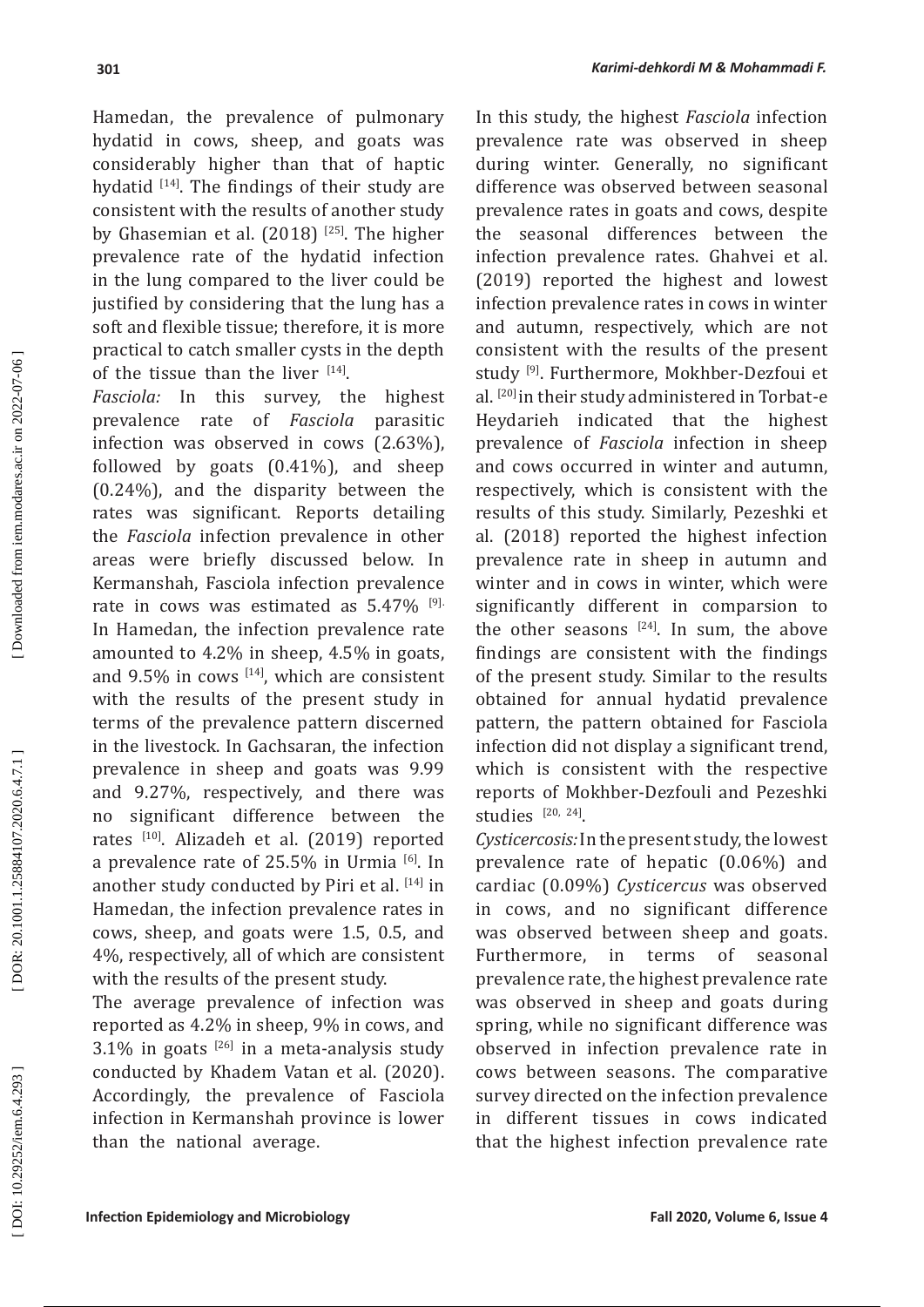was related to the cardiac tissue. In the study conducted in Kermanshah, the prevalence of *Cysticercus* infetion in cows was estimated as 0.68%, and the highest prevalence occurred in autumn [9]. In another study by Mirzaei et al. (2016) in Tabriz, the infection prevalence in cows was determined to be  $1.73\%$  <sup>[27]</sup>. Faraji et al. (2015) similarly marked the highest prevalence of bovine infection in Bisotun, Kermanshah, as 0.06 and 0.03% in 2010 and 2011, respectively, with the highest prevalence rates in heart and tongue tissues <a>[28]</a>. In a study conducted in Croatia from 2005 to 2011, the infection prevalence in cows was reported to be  $0.11\%$  [29]. Additionally, the infection prevalence in cows was reported to be 0.011% in a four-year study overseen in Romania [30]. Moreover, the highest infection prevalence was observed in the tongue, followed by the shoulder and heart muscles in a study by Amiro et al. [31] concerning the infection prevalence in cows. Comparing the results of the present and other studies shows the favorable situation and low prevalence of infection in Kermanshah province. In sum, comparing the results of the present and other studies on the infection prevalence designated that the results render more consistency with the results of studies conducted over an extended period of several years.

*Dicrocoelium:* The results obtaind in this study concerning *Dicrocoelium* parasitic infection registered a significant disparity in the infection prevalence between cows (1.94%), sheep (1.55%), and goats (2.74%). The highest and lowest prevalence rates were observed in sheep and goats, respectively. Furthermore, the infection prevalence rate was higher in all the three livestock breeds in autumn, and no particular pattern was found in the annual prevalence rates of infection in any of the livestock breeds. The infection prevalence rates in some provinces of the country were briefly discussed below. In Hamedan, the highest infection prevalence was recognised in sheep, while the lowest occurred in cows  $[14]$  Ghahvei et al. (2019) showed that the highest infection prevalence in cows was in autumn and spring, which is consistent with the results of the present study  $\mathsf{I}^{9}$ . Mokhber-Dezfouli et al. (2016) reported the infection prevalence (over six years) in sheep and cows as 1.97 and 2.16%, respectively; also, the highest seasonal infection prevalence was observed in sheep and cows in the second half of the year and autumn, respectively, which is highly consistent with the results of the present study [20]. In Pezeshki et al. (2018)'s study in Tehran, which lasted from 2016-2018, the infection prevalence in sheep (2.86%) was higher than in cows (0.79%). Also, the highest seasonal infection prevalence in sheep and cows was observed in the second and first six months of the year, respectively; the results concerning infection prevalence in sheep are more consistent with the results of the present study  $[24]$ . The geographical situation of the region and the study year are deemed the main potential causes of inconsistency between the results of different studies, all of which are due to the increasing awareness of livestock activists and the extension of veterinary services  $\mathbb{P}^1$ .

## **Conclusion**

The present study resolved the infection prevalence of *F. Hepatica, Dicrocoelium, Hydatidosis, Cysticercosis,* and Strongylus in cattle, sheep, and goats in Kermanshah province, Iran. Furthermore, the results indicated that the infection prevalences seen in this province is lower compared to the other regions. The results of this study revealed that the annual prevalence of parasitic infections in the assessed livestock breeds does not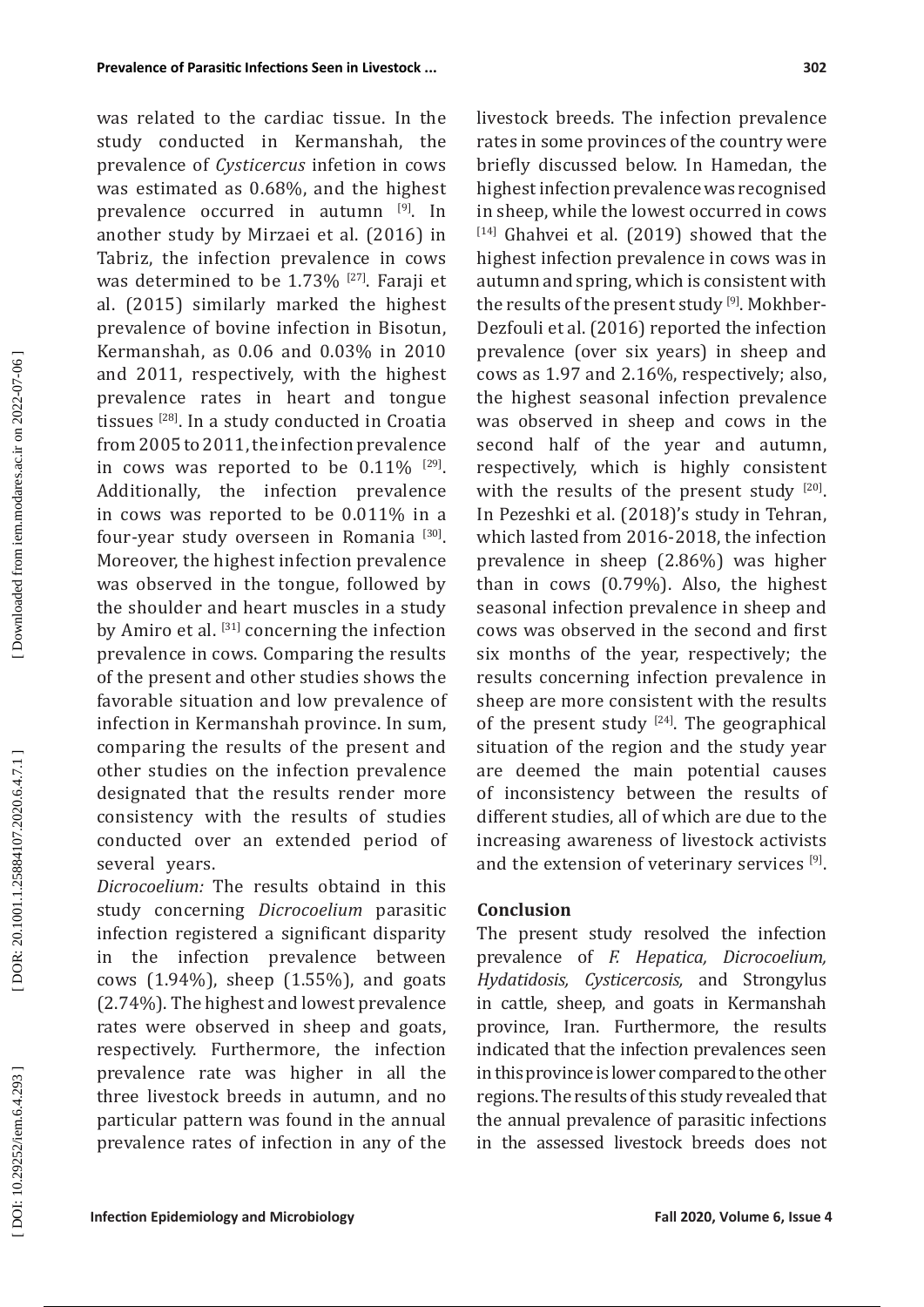adhere to a particular pattern and is primarily determined by environmental and managerial conditions. Contrary to the annual prevalence pattern, the seasonal prevalence in livestock followed a particular pattern, one that can be adopted as a management tool to improve the efficiency of veterinary development and prevention programs.

# **Issues and limitations**

One of the problems and limitations that the present study faced is the limited access to the decade data concerning the number of parasitic infections in Kermanshah province, which further delays the comparison of available data and results with neighbouring regions.

# **Acknowledgements:** None.

**Ethical Permision:** This study was also confirmed and permitted by the Ethics Committee of Islamic Azad University, Shahrekord, Iran (Code: 183; 1399/1/27). **Conflicts of Interests:** The authors declared no conflict of interest.

**Authors' Contribution**: Conceptualization: MKD; Data curation and formal analysis: MKD and FM; Investigation: MKD and FM; Methodology and project administration: MKD and FM; Supervision: MKD and FM; Validation: MKD and FM; Writing of original draft: MKD and FM; Writing, reviewing, and editing: MKD and FM.

**Fundings:** Self funding.

**Consent to participate:Not applicable.**

# **References**

- 1. Fallah MM, Motamed N, Savari M, Bahonar A. Control and monitoring of animal health and reduction of the risk of animal diseases transmission using slaughterhouses land territory in Iran. Vet Res Biol Prod. 2019.
- 2. Yadav A, Panadero R, Katoch R, Godara R, Cabanelas E. Myiasis of domestic and wild ruminants caused by Hypodermatinae in the Mediterranean and Indian subcontinent.

Vet Parasitol. 2017;243:208-18.

- 3. Mendes RE, Pilati C. Morphologic study of bovine livers slaughtered in industrial slaughterhouse under State Inspection Service in West and Highland regions of Santa Catarina, Brazil. Cienc Rural. 2007;37(6):1728-34.
- 4. Moazeni M. Hydatid Cyst Control: A glance at the experiences of other countries. Journal of Payavard Salamat. 2008;1(2):11-9.
- 5. Koohdar V, Shojaei SR, Radmehr B, Pakbaz F. Abattoir study of hydatid cyst infestation in sheep from different regions of Iran. J Vet Med Res. 2010.
- 6. Alizadeh R, Amniat talab A. Pathological examination of recorded liver of slaughtered cows in Urmia slaughterhouse. J Vet Clin Res. 2019;9:120-9.
- 7. Hosseini Safa A, Pestechian N, Tajadini M, Mohammadi F, Cheraghipour K, Rostami Nejad M. Evaluation the current status of hydatid cyst infection in slaughtered Livestock from Isfahan province. Med Sci J Islamic Azad Univ Tehran Med Branch. 2014;23(4):33-8.
- 8. Aminfar H, Habibian R, Anvar A, Sohrabi HN, Rasooli S. Evaluation of parasitic contamination of eliminated sheep livers in Urmia slaughter house. J Comp Pathol. 2011;8:521-28.
- 9. Ghahvei Y, Naqibi N, Zeinalzade E. Evalution of Parasitic Infections (Fasciola Spp., Dicrocoelium, Hydatid cyst and Cysticercus) in Liver of Slaughtered Cattles Slaughterhouse in Sarpul-e-Zahab (Kermanshah) During 93-94. J Knowledge Health Basic MedSci. 2019;14:15-22.
- 10. Ghasemian Karyak O, Abbasi- Hormozi A. The study of the reasons of the keeping the liver and lungs of slaughtered sheep and goats in Ghachsaran slaughterhouse. J Vet Med Res. 2013;4:199-211.
- 11. Rokni MB, Mirhendi H, Mizani A, Mohebali M, Sharbatkhori M, Kia EB, et al. Identification and differentiation of Fasciola hepatica and Fasciola gigantica using a simple PCRrestriction enzyme method. Exp Parasitol.